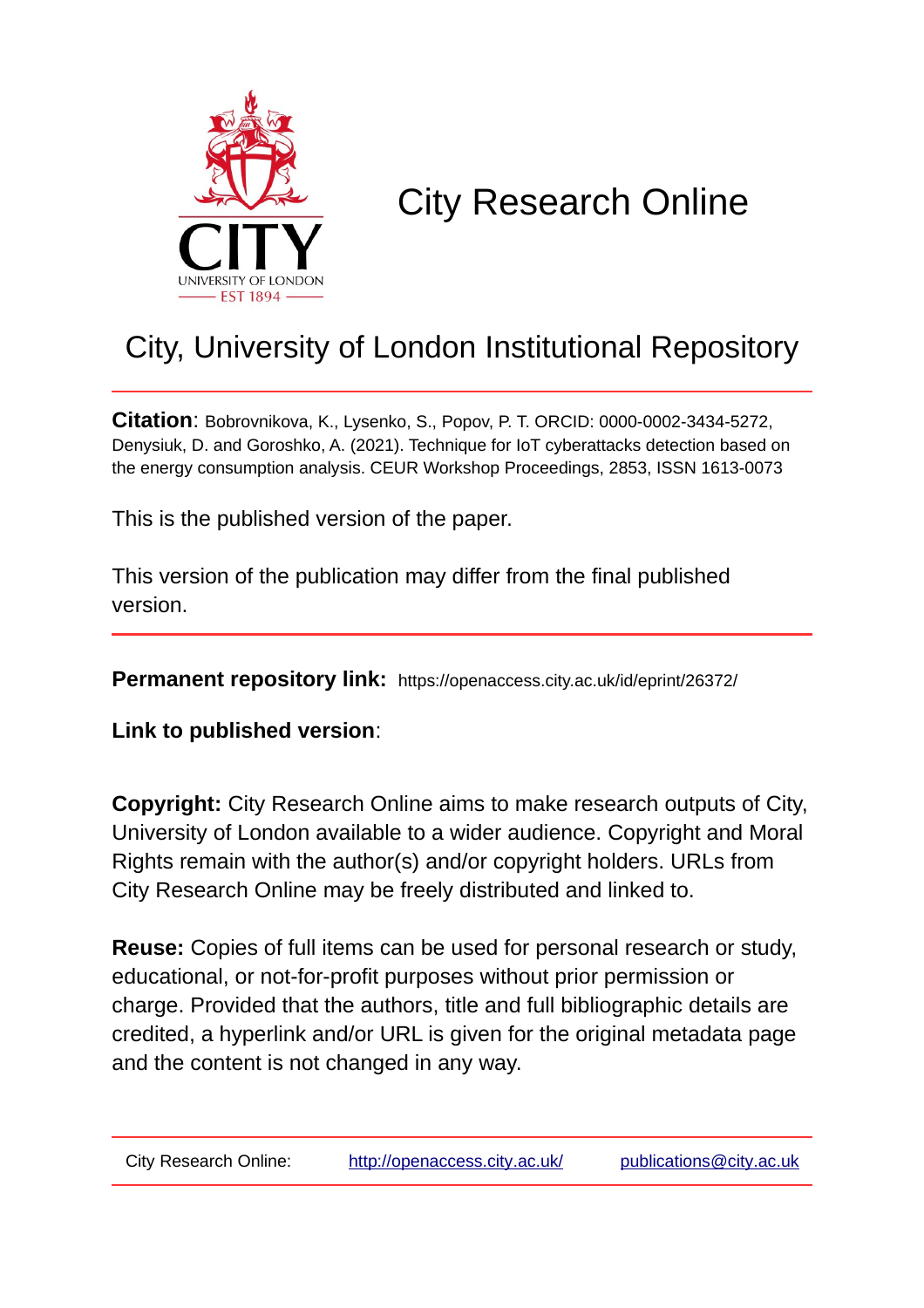## **Technique for IoT Cyberattacks Detection Based on the Energy Consumption Analysis**

Kira Bobrovnikova*<sup>a</sup>* , Sergii Lysenko*<sup>a</sup>* , Peter Popov*<sup>b</sup>* , Dmytro Denysiuk*<sup>a</sup>* and Andrii Goroshko*<sup>a</sup>*

*<sup>a</sup> Khmelnytskyi National University, Institutska str., 11, Khmelnytskyi, 29016, Ukraine*

*<sup>b</sup> City University of London, Northampton Square, London EC1V 0HB, United Kingdom*

#### **Abstract**

Abstract – Today Smart Home is a system for managing the basic life support processes of both small systems (commercial, office premises, apartments, cottages) and large automated complexes (commercial and industrial complexes). One of the important tasks to be solved by the concept of a modern Smart Home is the problem of preventing the malware spread and the usage of IoT infrastructure. One of the possible approaches for abnormal behavior of the IoT devices and IoT cyberattack detection is the monitoring of the energy consumption.

Thus, an effective control and monitoring of heating, ventilation, air conditioning, more efficient use of traditional appliances and the introduction of energy-efficient equipment in the building are important to ensure and decision making in the terms of cybersecurity. In addition, improving the efficiency of energy management and monitoring is the approach to increasing effectiveness of the IoT cyberattack detection in the IoT infrastructure.

The paper presents a technique for IoT attacks detection based on the IoT devices energy consumption analysis, which take into account the energy consumption related user's preference modes. With aim to improve the accuracy of IoT cyberattacks detection and localize the IoT malware on these IoT devices the IoT software opcodes sequences analysis is applied. The proposed approach allows detecting the performing of the IoT devices such attacks, for example, as DoS/DDoS with high efficiency, at a level of about 99.88% and localizing malicious IoT software on these devices with accuracy of about 99.66%.

#### **Keywords**

Internet of things, cyberattack, DDoS, malware detection, energy consumption, sequential pattern mining, opcodes analysis.

#### **1. Introduction**

The Internet of Things and Smart Home conception have become an important part of modern society. In the other hand, the growing number of IoT devices, which are often released without any security features, makes them a desirable target for cybercriminals [1, 2].

Unprotected IoT devices join the ranks of botnets that are most often used to launch DDoS attacks or as VPN exit nodes. Cryptomining is another popular way to monetize compromised IoT devices. Since the limited battery capacity of smartphones does not allow them to be used for profit, that smart TVs, set-top boxes and other IoT devices are popular with cybercriminals. Almost any smart IoT device connected to the Internet, for example, gas, water and electricity meters, can become objects of interest for cybercriminals [1].

ORCID: 0000-0002-1046-893X (K. Bobrovnikova); 0000-0001-7243-8747 (S. Lysenko); 0000-0002-3434-5272 (P. Popov); 0000-0002- 1386-2326 (A. Goroshko) © 2021 Copyright for this paper by its authors.



Use permitted under Creative Commons License Attribution 4.0 International (CC BY 4.0).

CEUR Workshop Proceedings (CEUR-WS.org)

IntelITSIS'2021: 2nd International Workshop on Intelligent Information Technologies and Systems of Information Security, March 24–26, 2021, Khmelnytskyi, Ukraine

EMAIL: bobrovnikova.kira@gmail.com (K. Bobrovnikova); sirogyk@ukr.net (S. Lysenko); p.t.popov@city.ac.uk (P. Popov); web.developer.den@gmail.com (D. Denysiuk); [iftomm@ukr.net](mailto:iftomm@ukr.net) (A. Goroshko)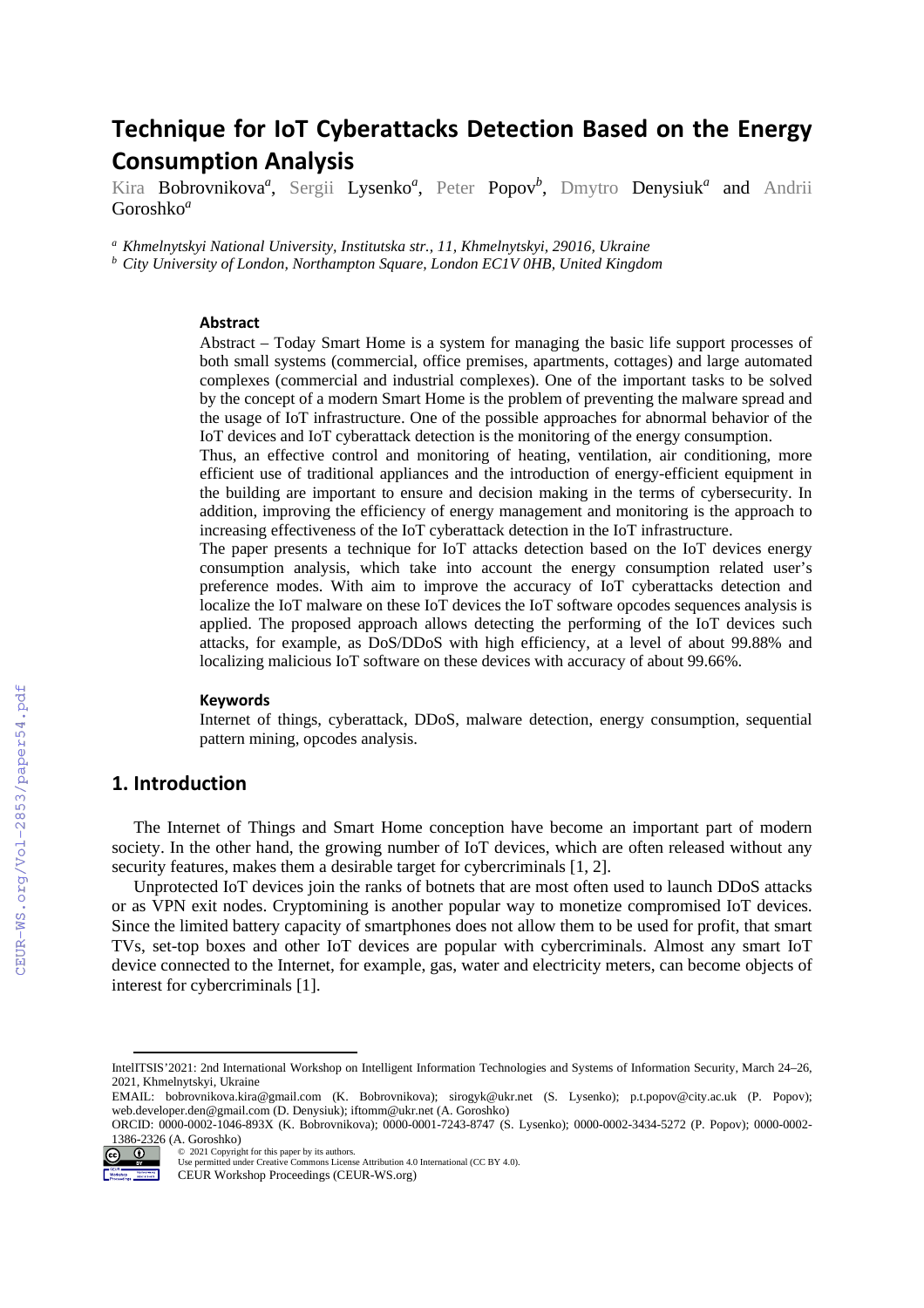According to forecasts of the GSMA [3], by 2025 the number of connected IoT devices will double and reach almost 25 billion worldwide, and as the popularity of IoT increases, the risk of cyberattacks will increase.

Today, the efficient use of energy resources is another one of the most important tasks. At the same time, almost a third of the total energy consumption is made up of certain losses, i.e. the energy is consumed not on purpose [4]. Further growth in energy consumption is also expected. Increasing attention to the problems of energy efficiency and energy saving also contributes to the development of the concept of a modern smart home. Furthermore, if at first this concept was to connect sensors, devices and devices over a network for the purpose of remote monitoring, access and control of the living environment and provide the necessary services to users, then at the present stage it also involves the optimal use of energy in buildings, as well as the malware and IoT cyberattack detection in Smart Home infrastructure.

IoT devices energy consumption monitoring is a possible way to detect those performing attacks, which require significant energy consumption [5], for example DDoS and cryptomining. In addition, energy consumption analysis based approach is more secure in cases the kernel of the device is already compromised, so far as once the device is compromised, the data integrity cannot be guaranteed.

#### **2. Related works**

Today, scientific sources widely present various approaches aimed at ensuring energy efficiency and energy saving in the smart home system [6-12]. In [13] it is noted that in recent years the main direction of energy efficiency policy has been to promote the use of more efficient appliances and components. However, home automation control plays an important role in efficient and sustainable operation: (1) by identifying and eliminating energy losses; (2) by using energy only in the right amount, place and only at the time when it is needed; (3) by exercising correct control of the functional level of the system for correct application in the right place.

Today, there is also a shortage of operating systems that would provide the ability to integrate the devices that make up the smart home environment. The problem stems from the fact that smart devices are based on self-service modules and use independent IoT platforms developed by various manufacturers. This leads to the need to control each device separately, which reduces the energy efficiency of the home and increases the amount of traffic on the network. To solve this problem, an integrated control system is proposed in [14], which combines IoT devices into a single system.

In [15] an analysis of the benefits and risks of smart home technologies from different points of view is carried out. One of the risks is the lack of attention of developers in the field of smart home technologies to measures to increase consumer confidence in data security and privacy.

In [16] a various approaches to intelligent control of home systems in order to reduce energy consumption are considered. One such approach is feed-forward control. Such a system directly compensates for interference factors such as external temperature, wind, solar radiation, internal heat gain by measuring interference factors in real time to implement appropriate measures based on known parameters.

Another approach is model-based predictive control (MPC) [16], which is a structured approach that predicts future system behavior based on models and adjusts the system accordingly. Fuzzy logic control does not require a complex mathematical model to control the system and can be based directly on the quality user experience. The disadvantage of this approach is the complexity of determining the optimal rules and membership functions for such systems [16].

Another well-known approach for building control systems for a home is artificial neural networks (ANNs), which are widely used to model and predict energy use in buildings. Artificial neural networks are capable of simulating non-linear processes, constantly adapting to new data and learning from this data in order to solve complex problems [16].

Also known are hybrid approaches based on the use of fuzzy logic and artificial neural networks, combining the advantages of both approaches - imitation of human logic and the ability to learn. Adaptive neuro-fuzzy (ANF) systems implement neural network learning algorithms for tuning membership functions in a fuzzy system. In a control system based on agents, which are virtual or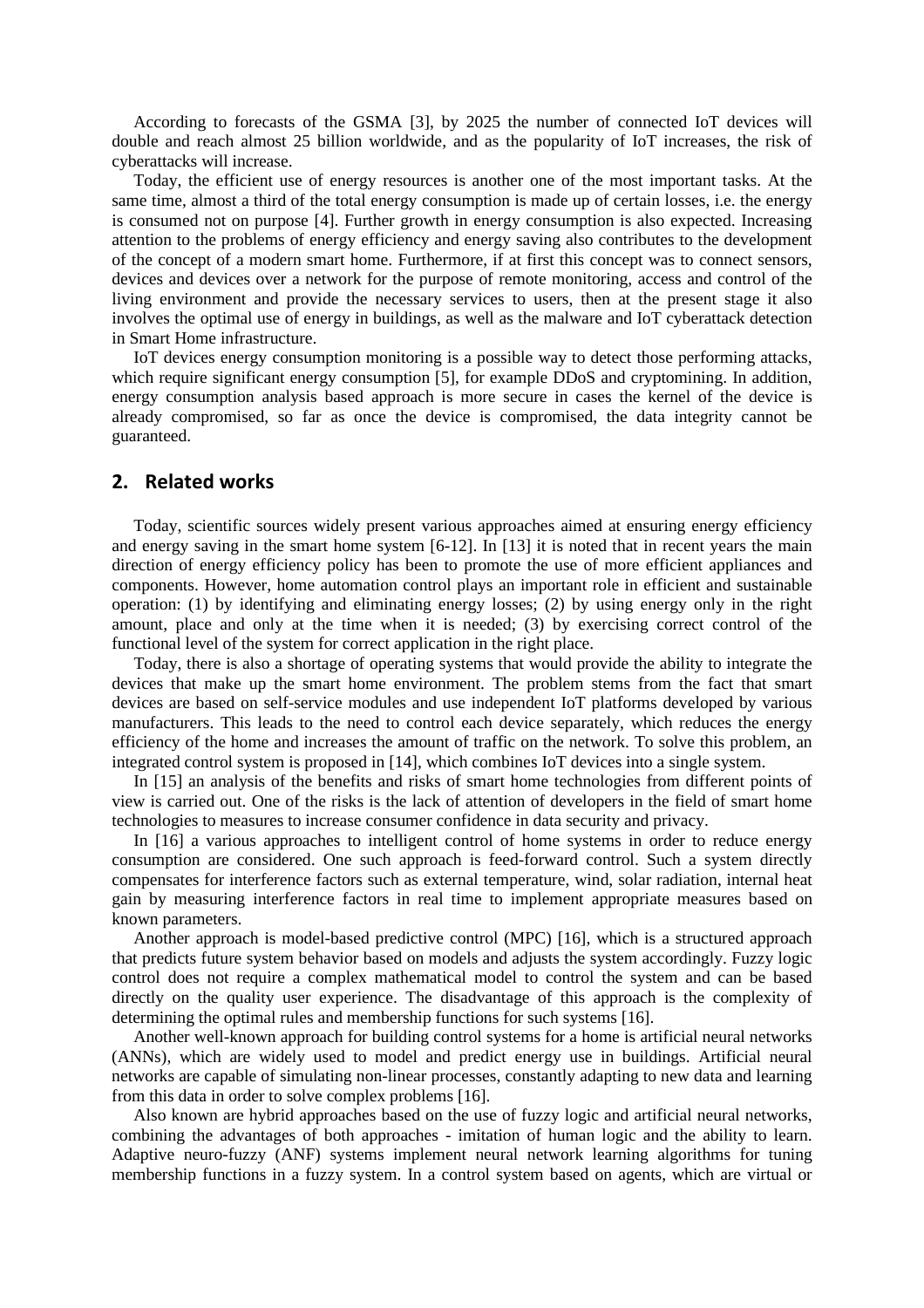physical modules, agents cooperate with the environment by perceiving and influencing parameters using artificial intelligence [16]. Such systems are able to balance energy consumption, cost and comfort by measuring and interacting with the environment and controlling heating, ventilation and air conditioning systems and electrical appliances.

The study [17] analyzed known home energy management systems in order to identify key differences in their functionality and quality, and identified opportunities for energy savings (both behavioral and operational). It is also noted that in many cases, potential benefits related to convenience, comfort or safety can limit the implementation of energy saving scenarios.

Also are known a number of approaches based on monitoring the IoT devices energy consumption devoted to detecting IoT cyberattacks. In the [18] quantitatively studied the impact of DDoS and E-DDoS attacks on smart home IoT devices and on them energy consumption and the underlying reasons for these devices' various response types were analyzed.

In [19] a machine learning based method wish allows to detect ransomware attacks by monitoring energy consumption patterns for different processes of Android devices was presented.

In the paper [20] a dynamic technique to detect malware on Android platform was proposed. This technique uses a set of 38 energy related features belonging to three different categories: CPU, Memory and Network, which can be symptomatic of abnormal battery consumption.

The paper [21] is focused on malware detection using power consumption and network traffic data collected. With this aim seven power-based and eighteen network traffic-based features were applied.

In the work [22] an IoT attack detection framework based on energy consumption analysis was proposed. The proposed framework processes the energy consumption of IoT devices and classifies the attack status (not only cyberattacks, but also physical attacks) of the monitored devices. A twostage strategy is proposed: applying a short time window for rough attack detection, and a long time window to the fine attack detection.

Nonetheless, in the paper [5] energy consumption analysis approaches were evaluated and concluded that these approaches are not applicable to such devices as, for examples, smartphones. This is due to the fact that the typical energy consumption of such devices is varies quite a lot in practice, as well due to the noise introduced into the system by unpredictable user and environment interactions. These nuances will lead to a lot of false alarms. Also empirical tests were conducted and they showed that the additional power consumed by both artificial and real-world malicious applications is too small to be detectable with the mean error rates of state-of-the art measurement tools. However, it was noted, that such attacks as DDoS can be detected by analyzing the energy consumption of similar devices.

IoT devices total energy consumption monitoring cannot provide an answer to the question of localizing malware as a source of IoT cyberattack. One of the possible approaches to identifying suspicious programs with aim its localization is to analyze programs opcodes.

In [23] an approach based on analysis opcode N-gram sequences to classifying ransomware was proposed. To select feature N-grams Term frequency-Inverse document frequency (TF-IDF) for each of them is calculated. Of the TF values of the feature N-grams the feature vectors are constructed and by machine-learning methods are processed to perform ransomware classification.

In [24] a deep learning based technique for Internet Of Battlefield Things malware detection which uses class-wise selection of opcodes sequence as a feature for classification task was presented. The opcodes are transmuted into a vector space and a graph of selected features was created for each sample. To classify malicious and benign application a deep Eigen space learning approach was applied.

In the paper [25] combining sequential pattern mining algorithm with machine learning techniques to detect most frequent opcodes sequences of malicious IoT applications was applied.

In [26] a multi-view learning method that uses multiple views including opcodes, bytecodes, header information, permission, attacker's intent and API call to detection malware. With aim to detection optimization in different environment the proposed system automatically assigns different weights to these views.

In the paper [27] a malware detection approach based on the opcodes analysis by using the evolutionary algorithm. According this approach the label of suspicious instance is defined based on the most similar graph obtained from the evolutionary algorithm with each family of malware and benign applications.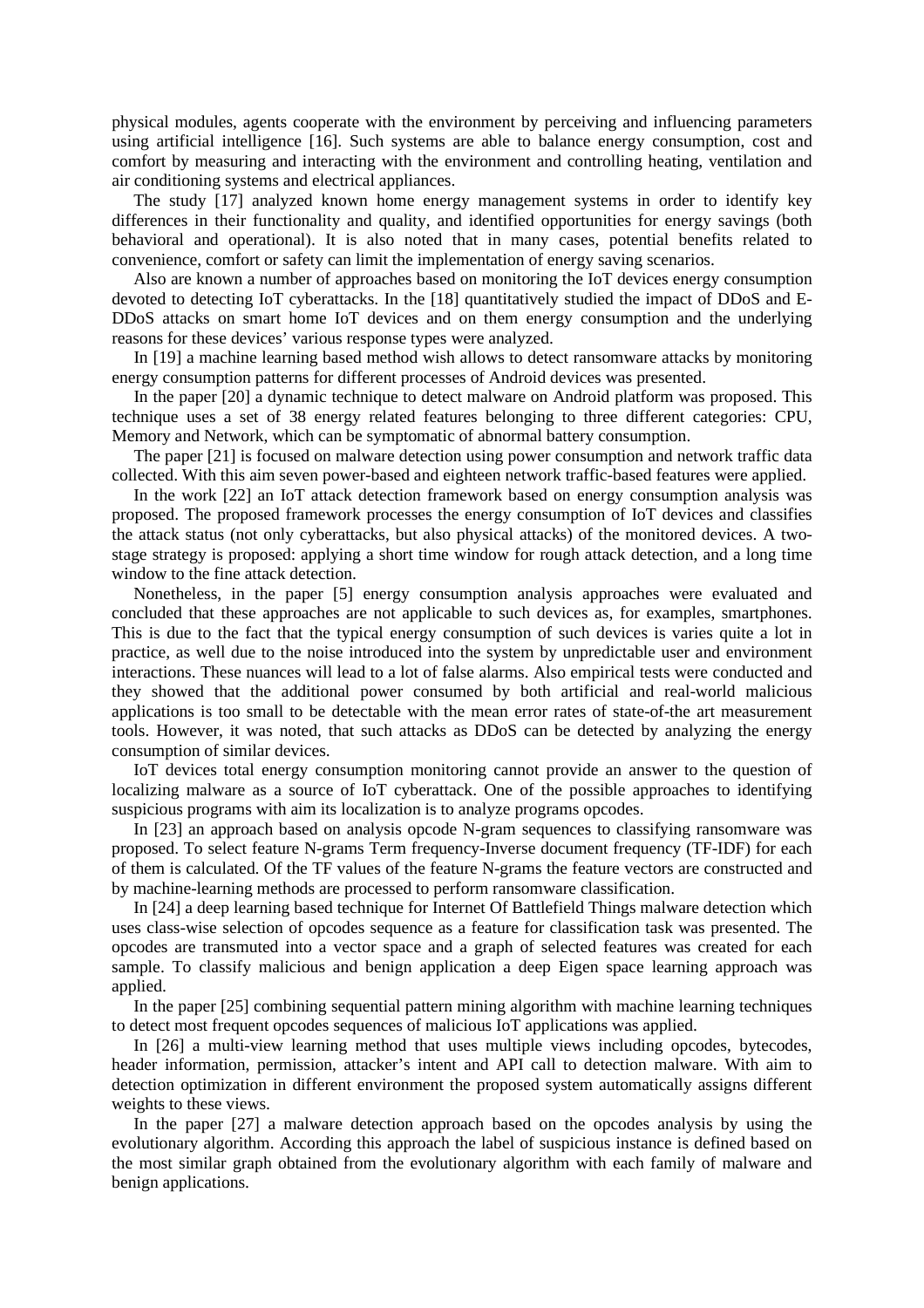Despite the large number of different developed methods for detecting and preventing cyberattacks and malware, as well as newel data analysis approaches [28-44], IoT devices is still incredibly vulnerable and suffered a wide range of cyberattacks and their financial and public relations consequences. Therefore, there is a need to develop new approaches for the IoT malware and IoT cyberattack detecting.

### **3. Technique for IoT cyberattacks detection based on the energy consumption analysis**

The proposed technique for IoT cyberattacks detection uses analysis of the IoT devices energy consumption footprints and also applies analysis of the IoT software opcodes sequences to improve the accuracy of IoT attacks detection and localize the IoT malware on these IoT devices.

To effectively build IoT devices energy consumption footprints, it is necessary to take into account the different energy consumption related user preference modes (let denote it as *UPM*) for HVAC systems (Heating, Ventilation, & Air Conditioning), lightening and functioning of different IoT devices. Let us denote the set of IoT user's preference modes for certain IoT device as

$$
P_d = \{p_i\}_{i=1}^{N_P},\tag{1}
$$

where *d* – the certain IoT device,  $d \in D$ ,  $D = \{d_i\}_{i=1}^L$  the set of IoT devices in the IoT network, *L* – the amount number of IoT devices in the network;

 $p_i \in \{$ " very low", "low", "normal", "high", "very high" } and define the energy consumption related UPM, such as temperature, lighting, humidity, air quality modes etc. and functioning modes of the different IoT devices *d* ;

 $N_p$  – the number of UPM for certain IoT device,  $N_p \geq 1$ .

Also let define the energy consumption control function  $\varphi$ , which keep up the energy consumption of the IoT device according a given UPM as

$$
\varphi: \left\{ d \mid n_d \neq n_{d,p} \right\} \to n_{d,p} \,, \tag{2}
$$

where  $n_d$  – the current energy consumption of the IoT device  $d$ ;

 $n_{d,p}$  – the energy consumption of the IoT device *d* in certain user preference mode *p*.

The proposed technique consists of two stages: learning and detection stages. In turn learning stage includes the energy consumption analysis and the opcodes sequences analysis. The steps of the learning stage of the energy consumption analysis are presented following.

1. The IoT devices energy consumption footprints for different energy consumption related user's preference modes in the absence of the IoT cyberattacks building, normalization and labelling.

2. The IoT devices energy consumption footprints for different energy consumption related user's preference modes in the presence of the IoT cyberattacks building, normalization and labelling.

3. Labeled and unlabeled data matrix of the IoT devices energy consumption footprints building.

4. Semi-supervised learning of the fuzzy c-means classifier by using the labeled data matrix of the IoT devices energy consumption footprints.

5. Testing of the fuzzy c-means classifier by using unlabeled data matrix of the IoT devices energy consumption footprints.

6. Evaluating of the effectiveness of the energy consumption analysis.

As noted above, to improve the accuracy of IoT attacks detection based on energy consumption analysis and localize the IoT malware on IoT devices opcodes sequences analysis is applied. The steps of the learning stage of the opcodes sequences analysis are presented following.

1. The assembly representation extraction from the benign and malicious IoT binary executable.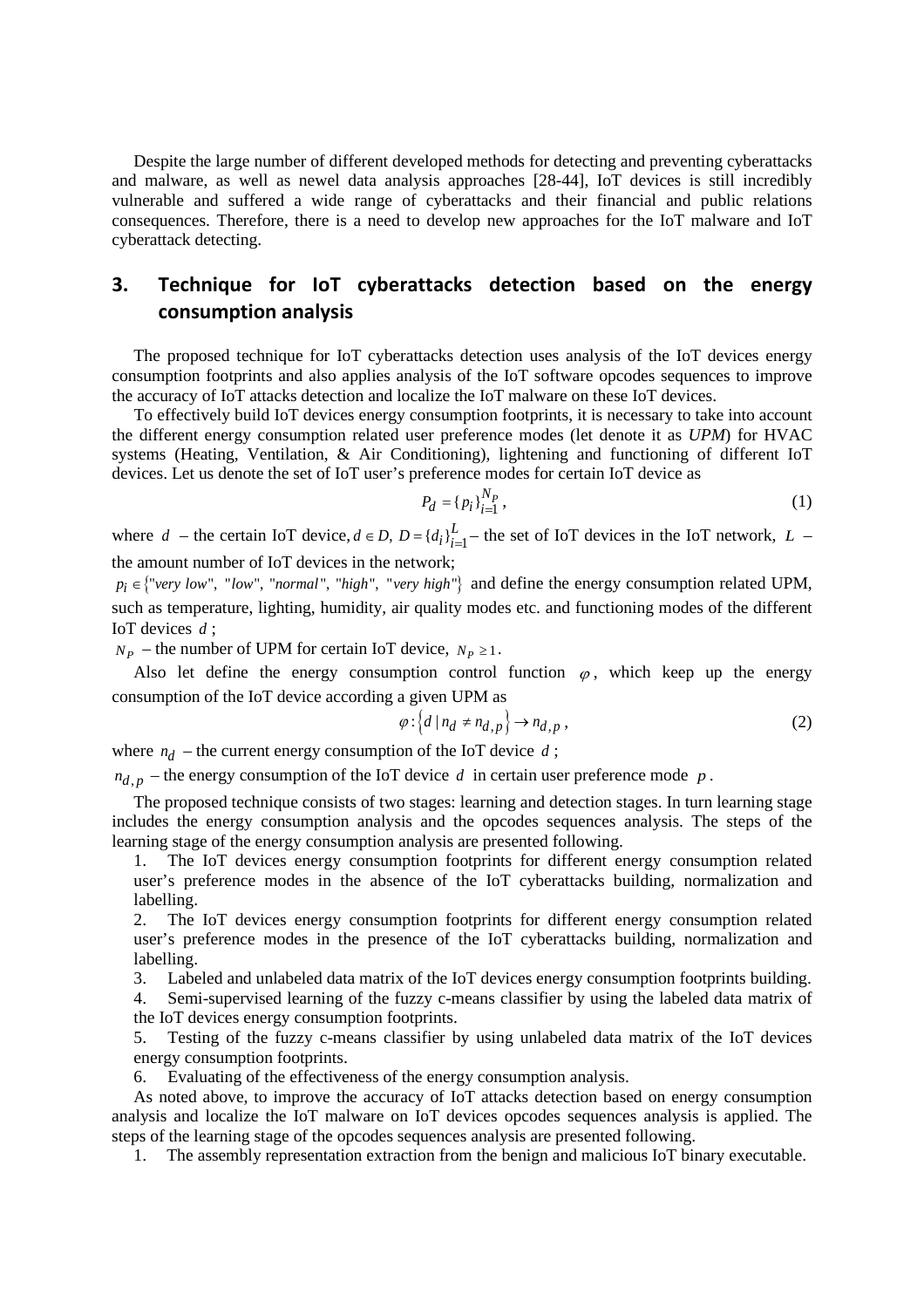2. The opcodes maximal sequential patterns (MSP) mining in the all binary executable assembly representation.

3. The MSP selection for constructing feature vectors.

4. The relevance calculation for each of the selected MSP.

5. The feature vectors of opcodes MSP relevance construction and labelling for each binary executable assembly representation.

6. Labeled and unlabeled data matrix of the feature vectors of MSP building.

7. Semi-supervised learning of the fuzzy c-means classifier by using the labeled data matrix of the feature vectors of MSP.

8. Testing of the fuzzy c-means classifier by using unlabeled data matrix of the feature vectors of MSP.

9. Evaluating of the effectiveness of the opcodes sequences analysis.

On the detection stage of the proposed technique the energy consumption of IoT devices is measured and analyzed. If the IoT device has an abnormally high energy consumption, this may indicate that it has carried out cyberattacks. But IoT device total energy consumption monitoring cannot provide an answer to the question of localizing malware on this device as a source of IoT cyberattack. Therefore, it is necessary to analyze suspicious software on the IoT device in order to localize it. So identifying the suspicious programs with aim its localization software opcodes sequences analysis was performed. With this aim opcodes maximal sequential patterns, MSP, mining in the assembly representation of suspicious binary executable is performed. For obtained MSP their relevance calculated and feature vectors for these suspicious software is built and analyzed.

The scheme of the technique for IoT attacks detection based on the energy consumption analysis presented in Fig. 1.



**Figure 1**: Scheme of the technique for IoT attacks detection based on the energy consumption analysis

Let us consider the main steps of the learning stage of technique for IoT cyberattacks detection based on the energy consumption analysis.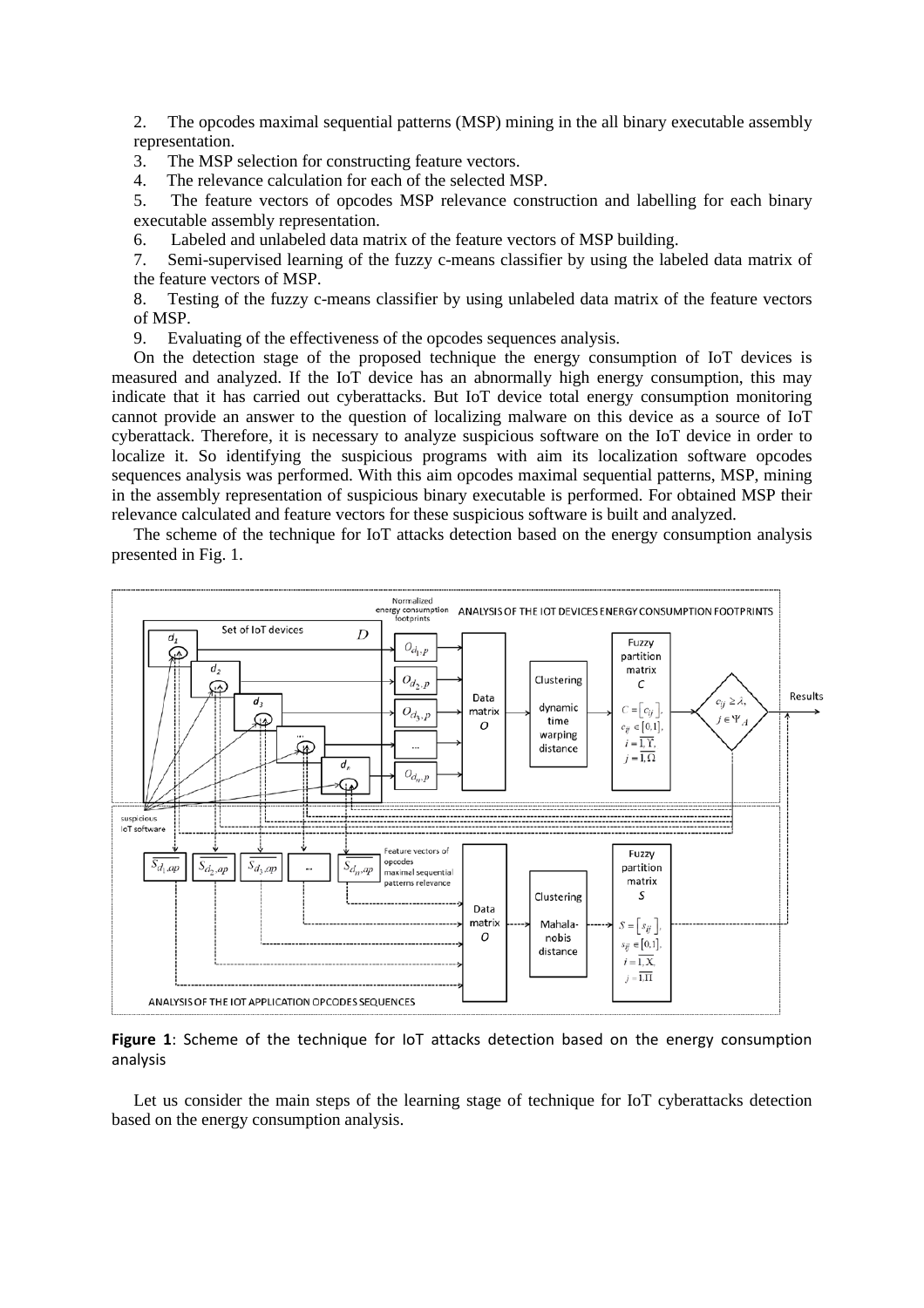#### **3.1. Energy consumption footprints building**

With aim the IoT cyberattacks detection at the learning stage the energy consumption of each IoT device in the IoT network for different IoT UPM in the absence of IoT cyberattacks is measured at a certain interval and at equal sub-intervals of time. Based on these measurements, the set of IoT devices energy consumption footprints  $N_{d,p}$  are constructed, part of them labelled as "normal" footprints and entered into the labeled data matrix  $D_l$ , rest of them entered on the unlabeled data matrix *Dunl* (Fig. 2).

Let us describe the energy consumption footprints in the absence of IoT cyberattacks taking into account the set of UPM as

$$
N_{d,p} = (n_{d,p,i})_{i=1}^{K},
$$
\n(3)

where  $n_{d,p,i}$  – the normalized measurement of the whole IoT device *d* energy consumption at a point in time in the absence of IoT cyberattacks for IoT user's preference mode *p*,  $n_{d,p,i} \in [0,1]$ , where 0 indicates lack of energy consumption and 1 presents the maximum of energy consumption in the absence of IoT cyberattacks;

 $K$  – the number of measurements in the time interval.



**Figure 2**: IoT devices energy consumption footprints for different UPM in the absence and presence IoT cyberattack building

Also the IoT devices energy consumption footprints in the presence different types of IoT cyberattacks with taking into account different IoT UPM should be built. With this aim these IoT devices were infected with malicious IoT software, which were able to carry out these types of IoT cyberattacks. After that the energy consumption of each IoT device for different IoT UPM in the presence of IoT cyberattacks is measured at a certain interval and at equal sub-intervals of time. Then based on these measurements, the set of IoT devices energy consumption footprints in the presence of IoT cyberattacks  $A_{d,p,t}$  are constructed, part of them labelled as energy consumption footprints for certain type of IoT cyberattacks and entered into the labeled data matrix  $D_l$ , rest of them entered on the unlabeled data matrix *Dunl* (Fig. 2).

Let us describe the set of IoT devices energy consumption footprints in the presence of IoT cyberattacks taking into account the set of UPM as

$$
A_{d,p,t} = (a_{d,p,t,i})_{i=1}^{K},
$$
\n(4)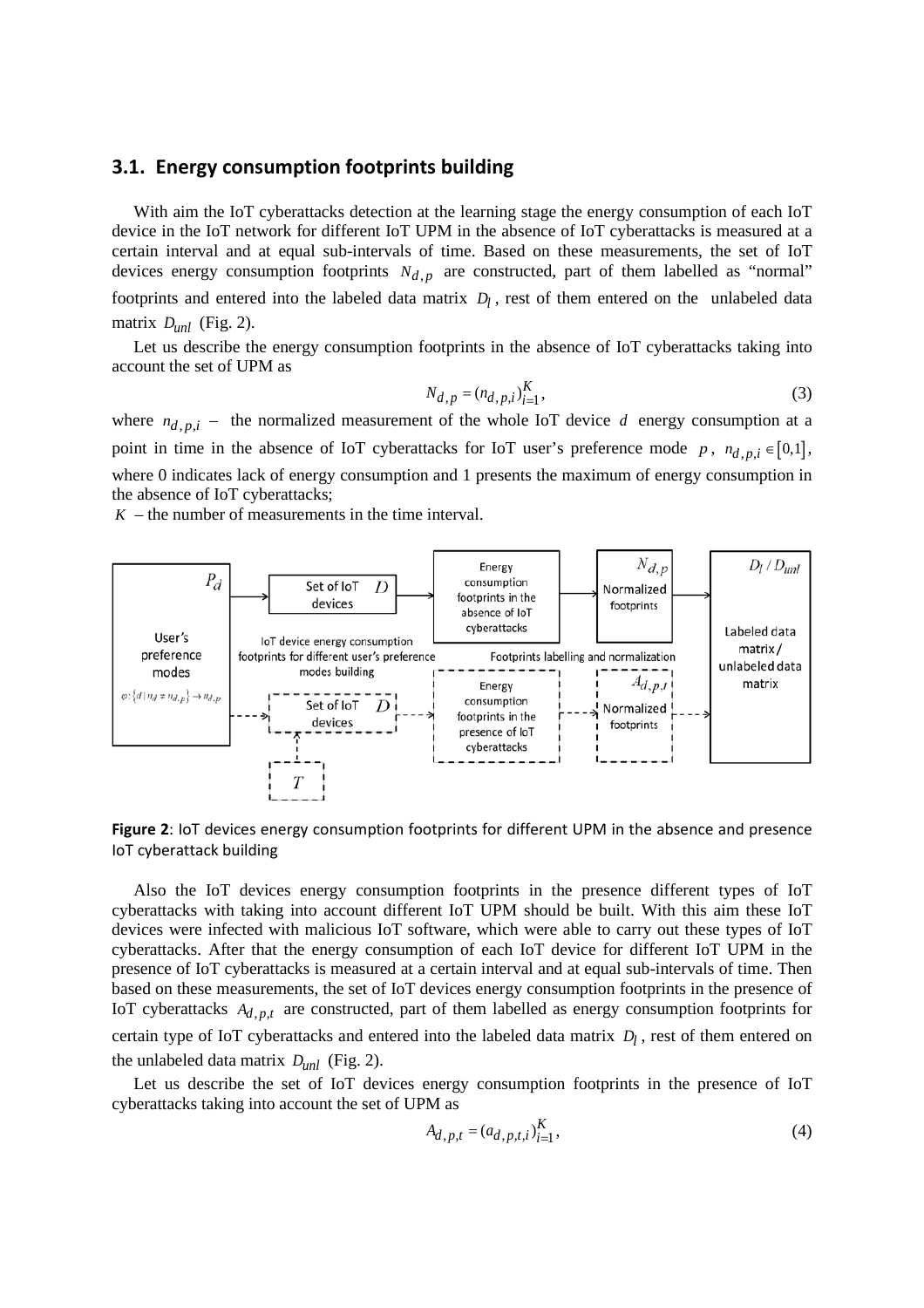where  $a_{d,p,t,i}$  – the normalized measurement of IoT device energy consumption at a point in time in the presence of certain type cyberattacks,  $a_{d,p,t,i} \in [0,1]$ , where 0 indicates lack of energy consumption and 1 presents the maximum of energy consumption in the presence of IoT cyberattacks;  $t \in T$  – the type of IoT cyberattacks,  $T$  – the set of IoT cyberattacks type;

 $K$  – the number of measurements in the time interval.

After that the semi-supervised learning of the fuzzy c-means classifier by using the labeled data matrix  $D_l$  of energy consumption footprints  $N_{d,p}$  and  $A_{d,p,t}$  are performed.

The main particularities of applied classification algorithm are described below in Section 3.3.

To evaluate the effectiveness of the IoT cyberattack detection based on energy consumption testing the fuzzy c-means classifier by using unlabeled data matrix *Dunl* of energy consumption footprints was performed.

#### **3.2. Feature vectors of opcodes MSP relevance building**

With aim the IoT devices opcodes sequences analysis at the learning stage the assembly representation from the benign and malicious IoT binary executable examples are extracted. From these assembly representations opcodes MSP are extracted by applying of sequential patterns mining algorithm.

For each MSP the inverse document frequency value, IDF, which reduces the weight of commonly used MSP, is calculated as

$$
IDF(MSP, Z) = \log \frac{|Z|}{|\{z_i \in Z \mid MSP \in z_i\}|},
$$
\n(5)

where  $|Z|$  – the total number of the executables  $Z \in \mathbb{Z}$ ,  $Z = Z_b \cup Z_m$ , were  $Z_b$  – set of benign IoT software,  $Z_m$  – set of malicious IoT software;

 $|\{z_i \in Z \mid MSP \in z_i\}|$  – the number of the executables *z* in the set *Z*, in which appears *MSP*.

To determine the order of MSP in the feature vectors, the MSP are sorted ascending values  $IDF(MSP, Z)$ :

$$
R = (IDF(MSP_i, Z))_{i=1}^{N_R}, \; IDF(MSP_i, Z) < IDF(MSP_{i+1}, Z) \,, \tag{6}
$$

where  $N_R$  – the total number of different MSP.

To assess the MSP relevance for each MSP weighted term frequency (WTF) values [45] are calculated as following.

Weighted term frequency (WTF) is the result of weighting the term frequency, TF with the relevance of each opcode *o* and are computed as the product of sequence frequency and the calculate weight of every opcode *o* in the sequence *MSP*:

$$
WTF(MSP, z) = TF(MSP, z) \times \prod_{o \in MSP} \frac{W(o)}{100},\tag{7}
$$

where  $W(o)$  – the calculated weight, by means of mutual information gain, for the opcode  $o$ ;  $TF(MSP, z)$  – the MSP frequency measure within the IoT software.

Term frequency, *TF (MSP, z)*, assessed the importance of a MSP within an IoT software executable and can be calculated as

$$
TF(MSP, z) = \frac{f_{MSP, z}}{\sum_{MSP' \in z} f_{MSP', z}},
$$
\n(8)

where  $f_{MSP,z}$  – the number of times the *MSP* appears in an executable  $z : \sum_{MSP} \epsilon_z f_{MSP}$ ,  $z$  – the total number of opcodes sequences in the executable *z* .

The Mutual Information  $I(F; \Psi)$ , on which the calculation  $W(o)$  is based, is measure of the statistical dependence of the two variables, in this case they are the single opcode *o* and whether or not the software was malware: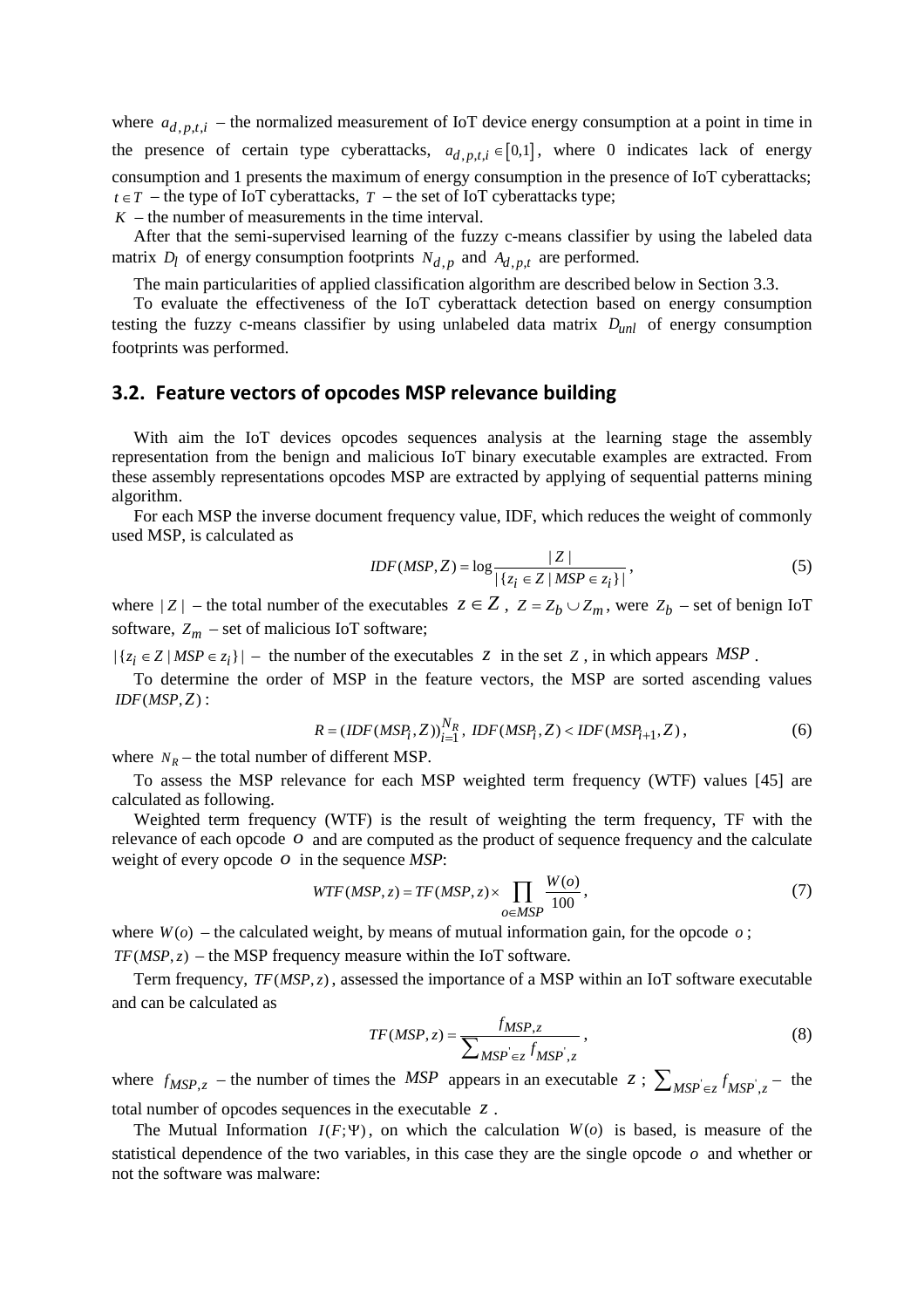$$
I(F; \Psi) = \sum_{\psi \in \Psi} \sum_{f \in F} p(f, \psi) \log \left( \frac{p(f, \psi)}{p(f) \times p(\psi)} \right),\tag{9}
$$

where  $F$  – the opcode frequency;

 $\Psi$  – the class of the file;

 $p(f, \psi)$  – is the joint probability distribution function of *F* and Ψ;

 $p(f)$  and  $p(\psi)$  – the marginal probability distribution functions of *F* and Ψ.

From obtained for each MSP WTF value for each IoT software feature vector of opcodes MSP relevance is built. In the process vectors, whose length is greater than the median length *H* of the all obtained vectors, are truncated. Vectors, whose length is less than *H* , are padded with zeros.

Let us denote feature vector of opcodes MSP relevance as

$$
\overline{S_{d,ap}} = (s_{d,ap,i})_{i=1}^H,
$$
\n(10)

where  $s_{d,ap,i}$  – the IoT software opcodes MSP relevance;

*H* – the number of IoT software opcodes MSP.

The part of constructed vectors labelled respectively as "benign" or "malicious" and entered into the labeled data matrix  $W_l$ , rest of them entered on the unlabeled data matrix  $W_{unl}$  (Fig. 3).



**Figure 3**: Feature vectors of opcodes MSP relevance building

#### **3.3. Data classification**

With aim to detect a IoT cyberattacks in proposed approach the semi-supervised fuzzy c-means classifier was applied. The advantage of the using fuzzy clustering is the weakening of the requirement for unambiguous clustering of objects, it becomes possible due to the applying of membership functions to the fuzzy clusters, that take values in the interval  $[0,1]$ . This allows increasing the accuracy and information completeness of the clustering results in cases where clustering objects are located at the boundaries of the clusters.

The applying of semi-supervised learning allows specifying the initial centers of clusters, which improves the quality of clustering results. The initial centers of the clusters were determined on the basis of a training sample, the volume of which was 10% of the data collected for analysis.

As clustering objects are the IoT devices energy consumption footprints. But instead of the Euclidean distance, which is used in the basic c-means algorithm, for IoT devices energy consumption footprints clustering as a distance measure the dynamic time warping, DTW, was applied.

The use of Euclidean distance has a significant drawback: if two time series are the same, but one of them is slightly displaced in time (along the time axis), then the Euclidean metric may consider that the series are different from each other.

The DTW algorithm was introduced in order to overcome this disadvantage and provide a measurement of the distance between rows, without paying attention to both global and local shifts on the timeline.

The result of the IoT devices energy consumption footprints clustering is a fuzzy partition matrix *C*, where each element of the matrix  $c_{ij}$  determines the degree of belonging of the *i*-th element (the

energy consumption footprint of IoT device) to the *j*-th cluster:  $C = [c_{ij}], c_{ij} \in [0,1], i = \overline{1,1}, j = \overline{1,0}$ ,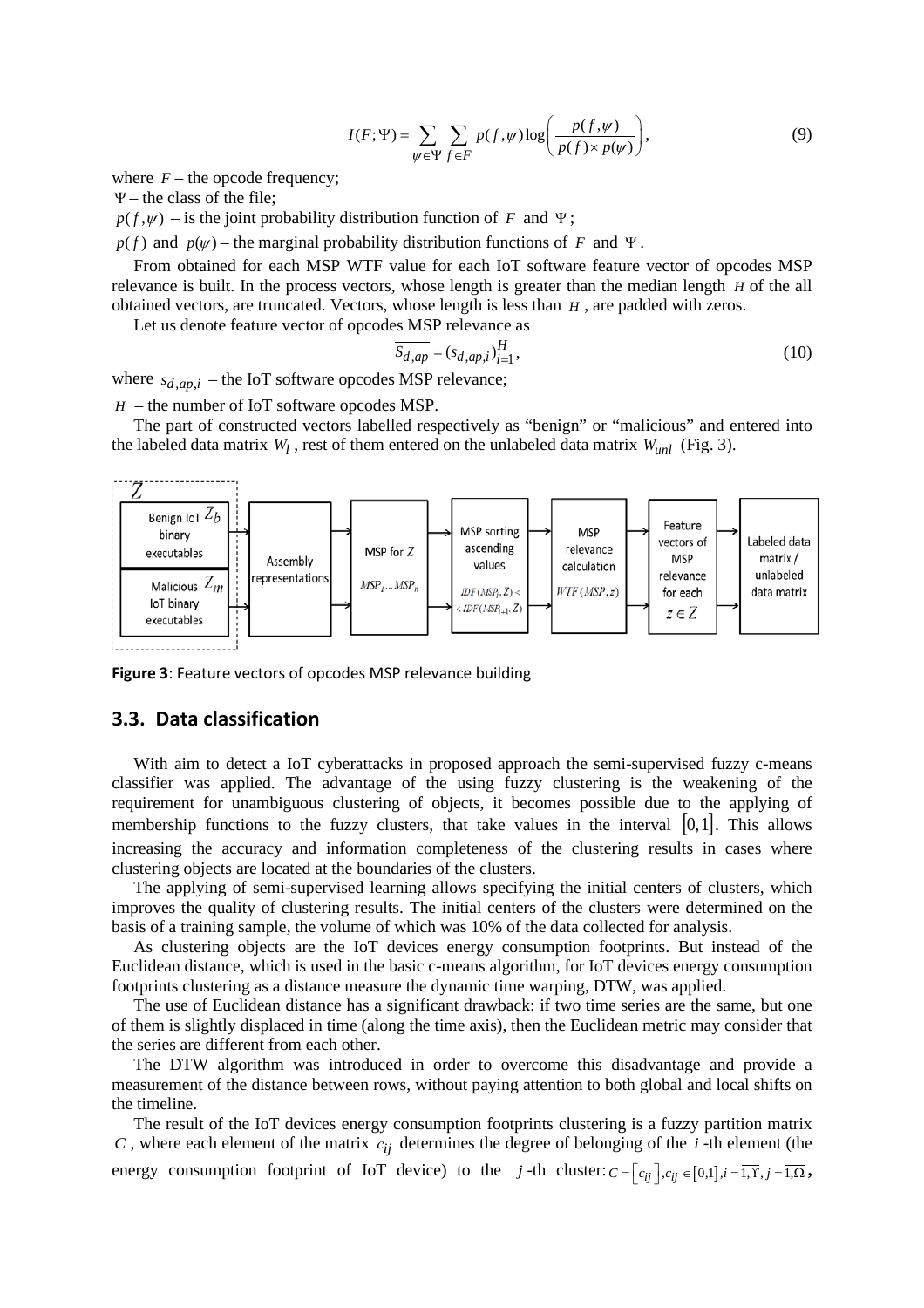1  $i_{ij} = 1$ *j , c*  $=1,\Omega$  $\sum c_{ij} = 1$ , where  $\Upsilon$  – the number of energy consumption footprints,  $\Omega$  – the number of the

clusters. Thus, each clustering objects with a certain degree of affiliation belongs to each of the  $\Omega$ clusters, each of which denotes normal energy consumption in a specific user mode or increased power consumption, indicating an attack.

For the feature vectors of opcodes MFP relevance classification instead of the Euclidean distance the Mahalanobis distance was used. It makes it possible to form clusters in the form of hyperelipsoids with axes oriented in arbitrary directions, which allows taking into account the possible presence of outliers in the classified data, that is, observation results that stand out from the general sample.

The result of clustering is a fuzzy partition matrix *S*, where each element of the matrix  $s_{ij}$ determines the degree of belonging of the *i* -th element of the set of clustering objects to the *j* -th cluster:  $S = \left[s_{ij}\right], s_{ij} \in \left[0,1\right], i = \overline{1,\overline{X}}, j = \overline{1,\overline{11}}$ , 1  $_{ij} = 1$ *j , s*  $=$   $1,\! \Pi$  $\sum s_{ij} = 1$ , where X – the number of the feature vectors of

opcodes MFP relevance,  $\Pi$  – the number of the clusters. Thus, each feature vector with a certain degree of affiliation belongs to each of the Π clusters, each of which denotes benign software or certain type of malware.

Let's take  $\lambda$  as the threshold values of clustering object belonging to the cluster, at which the clustering object is considered as malicious. If  $c_{ij} \ge \lambda$ , then the clustering object belongs to a *j* cluster.

Also let us denote the set of all clusters as  $\Psi = \Psi_N \cup \Psi_A$ , where  $\Psi_N$  is a subset of clusters that correspond to benign clustering objects, Ψ*<sup>A</sup>* is a subset of clusters that correspond to malicious clustering objects.

#### **4. Experimental results**

In order to assess the effectiveness of the proposed approach, a number of experiments were carried out. The ARM platform was chosen as the target IoT platform for the experiments, since it is one of the most common IoT platforms. Thus variety of ARM-based IoT devices (such as smart TVs, camcorders and routers) have been used. Also 284 corresponding samples of benign software from [46] and 297 malicious software samples [47], including 91 polymorphic malware samples were generated from these malware using the open-source polymorphic malware creation tool [48], have been used.

The IoT devices used in the experiments were infected with malicious software and were used to carry out DDoS attacks on a target on an isolated network. During the experiments, the energy consumption footprints of these IoT devices were obtained under normal operating conditions, as well as when these IoT devices carry out cyberattacks. Each energy consumption footprint was obtained by taking measurements after 0.5 s. within 3 minutes when the IoT device is performing an attack and normal operation. A total of 1253 energy consumption footprints of both in the presence of attacks and normal functioning IoT devices were built.

Also, using the proposed approach, opcodes sequences were extracted and analyzed from malicious software samples that carried out these DDoS attacks. These software samples were disassembled by using the IDA Pro [49] to obtain its opcodes. For opcodes sequences mining hashbased partition sequential pattern mining algorithm (HPSPM) [50] was used.

Some of these data (about 10%) were used for training, the rest of the data were used as testing data to assess the effectiveness of the proposed approach. For the purpose of classifying the malicious samples Support Vector Machine (SVM) [51, 52], K Nearest Neighbor (KNN), Decision Tree, Random Forest and Semi-Supervised Fuzzy C-Means [53] classifiers were applied.

In order to assess the effectiveness of the proposed approach, the following metrics were applied.

Accuracy is as a statistical measure which defined the proportion of correct predictions (both true positives and true negatives) among the total number of cases examined:

$$
ACC = \frac{TP + TN}{TP + TN + FP + FN},\tag{11}
$$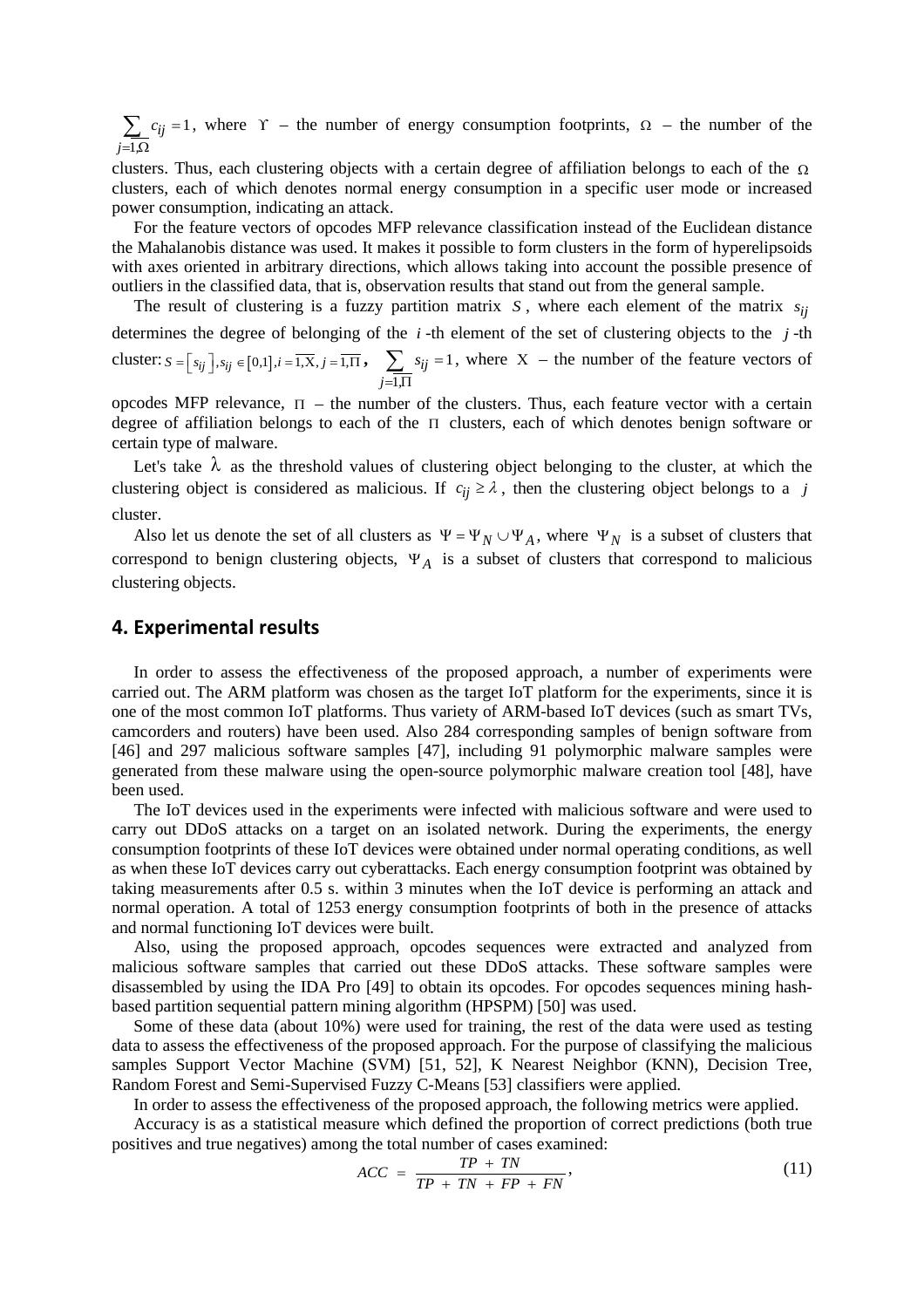where *TP* (true positive) – correctly classified malware samples;

*TN* (true negative) – correctly classified samples are benign;

*FN* (false negative) – malicious samples, erroneously classified as benign;

*FP* (false positive) – benign samples, erroneously classified as malicious.

Another measure of a test's accuracy is F-measure (or balanced F-score,  $F_1$  score), which defined as the harmonic mean of precision and recall:

$$
F_1 = 2 \times \frac{PREC \times REC}{PREC + REC}, \qquad (12)
$$

where  $PREC = \frac{TP}{TP + FP}$ ,  $REC = \frac{TP}{TP + FN}$ .

The experimental results, which showed accuracy and F-measure values for IoT cyberattack detection based on energy consumption analysis and opcodes sequences analysis presented in Table 1, 2.

The results of the experiments showed a high efficiency of IoT cyberattacks detection based on the energy consumption analysis (Table 1). At the same time, as it is showed from the Table 2, the analysis of the opcodes sequences of suspicious software will allow localizing the program on the IoT device, which is the source of the IoT cyberattack, with high efficiency. As can be seen from the experimental results, the highest efficiency was achieved using Semi-Supervised Fuzzy C-Means clustering.

#### **Table 1**

Experimental results: accuracy and F-measure values for IoT cyberattack detection based on energy consumption analysis

| Classifier                         | ТP   | ΤN   | FN | FP | <b>ACC</b> | F <sub>1</sub> |
|------------------------------------|------|------|----|----|------------|----------------|
| <b>Decision Tree</b>               | 1235 | 1239 | 18 | 14 | 98.72      | 98.72          |
| K Nearest Neighbor                 | 1236 | 1241 | 17 | 12 | 98.84      | 98.84          |
| <b>Random Forest</b>               | 1242 | 1247 | 11 | 6  | 99.32      | 99.32          |
| <b>Support Vector</b><br>Machine   | 1248 | 1249 | 5  | 4  | 99.64      | 99.64          |
| Semi-Supervised                    |      |      |    |    |            |                |
| <b>Fuzzy C-Means</b><br>clustering | 1251 | 1252 | 2  |    | 99.88      | 99.88          |

#### **Table 2**

Experimental results: accuracy and F-measure values for IoT cyberattack detection based opcodes sequences analysis

| Classifier                         | ТP  | ΤN  | <b>FN</b> | <b>FP</b> | ACC   | F <sub>1</sub> |
|------------------------------------|-----|-----|-----------|-----------|-------|----------------|
| Random Forest                      | 285 | 276 | 12        | 8         | 96.56 | 96.61          |
| Decision Tree                      | 292 | 278 | 5         | 6         | 98.11 | 98.15          |
| K Nearest Neighbor                 | 293 | 281 | 4         | 3         | 98.80 | 98.82          |
| <b>Support Vector</b><br>Machine   | 295 | 280 | 2         | 4         | 98.97 | 98.99          |
| Semi-Supervised                    |     |     |           |           |       |                |
| <b>Fuzzy C-Means</b><br>clustering | 296 | 283 | 1         |           | 99.66 | 99.66          |

#### **5. Conclusions**

Thus, taking into account, that high IoT device's energy consumption may indicate that the IoT device is carrying out a cyberattacks, which require increased energy consumption, a new technique for IoT attacks detection based on the IoT devices energy consumption analysis was proposed. These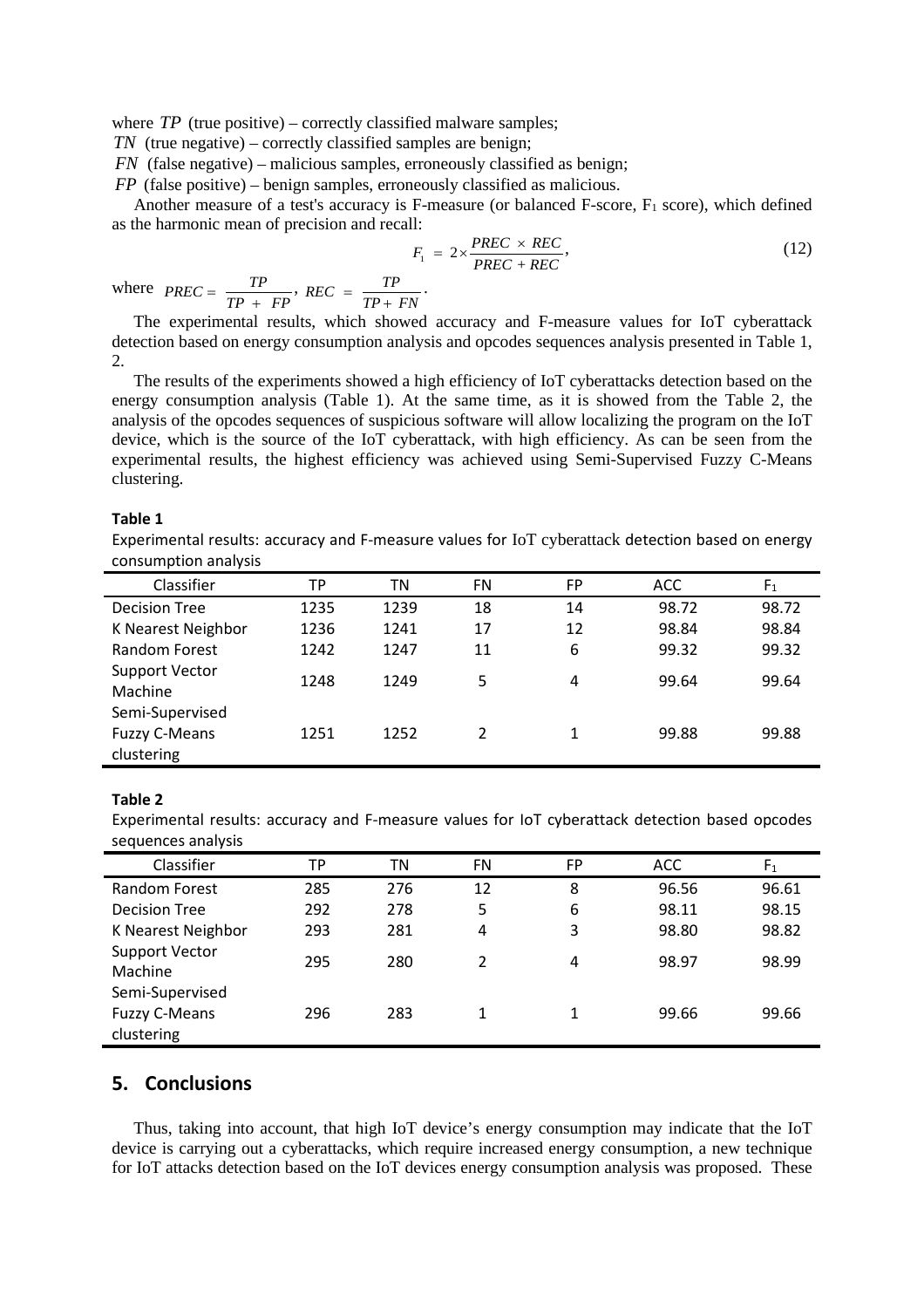technique take into account the energy consumption related user's preference modes. Therefore with aim cyberattacks detection the energy consumption of IoT devices is measured and analyzed. For the purpose of localizing the software on the IoT device that performs the cyberattacks these software opcodes analysis was performed. With this aim opcodes maximal sequential patterns, MSP, mining in the assembly representation of suspicious binary executable is performed. For obtained MSP their relevance calculated and feature vectors for this suspicious software is built and analyzed.

The experimental results show that the proposed approach allows detecting the performing by the IoT devices such attacks, as, for example, DoS/DDoS, with high efficiency, at a level of about 99.88% and localizing malicious IoT software on these devices with accuracy of about 99.66%.

#### **6. References**

- [1] Trend Micro. Inside the Smart Home: IoT Device Threats and Attack Scenarios. URL: [https://www.trendmicro.com/vinfo/it/security/news/internet-of-things/inside-the-smart-home-iot](https://www.trendmicro.com/vinfo/it/security/news/internet-of-things/inside-the-smart-home-iot-device-threats-and-attack-scenarios)[device-threats-and-attack-scenarios.](https://www.trendmicro.com/vinfo/it/security/news/internet-of-things/inside-the-smart-home-iot-device-threats-and-attack-scenarios)
- [2] McAfee Labs Threats Report. URL: https://www.mcafee.com/enterprise/en-us/assets/reports/rpquarterly-threats-nov-2020.pdf
- [3] Global System for Mobile Communications. URL[: https://www.gsma.com/](https://www.gsma.com/)
- [4] U.S. Energy Information Administration (EIA). International Energy Outlook, 2019. URL: https://www.eia.gov/outlooks/ieo/. – 2.07.2020 р.
- [5] J. Hoffmann, S. Neumann, T. Holz, Mobile malware detection based on energy fingerprints a dead end?. In International Workshop on Recent Advances in Intrusion Detection. Springer, Berlin, Heidelberg (2013) 348-368.
- [6] A. R. Al-Ali, I. A. Zualkernan, M. Rashid, R. Gupta & M. Alikarar, A smart home energy management system using IoT and big data analytics approach. IEEE Transactions on Consumer Electronics. 2017, Vol. 63(4), pp. 426-434.
- [7] M. S. Hossain, M. A. Rahman & G. Muhammad, Cyber–physical cloud-oriented multi-sensory smart home framework for elderly people: An energy efficiency perspective. Journal of Parallel and Distributed Computing. 2017, Vol. 103, pp. 11-21.
- [8] M. Isnen, S. Kurniawan & E. Garcia-Palacios, A-SEM: An adaptive smart energy management testbed for shiftable loads optimisation in the smart home. Measurement. 2020, Vol. 152, 107285.
- [9] M. A. Paredes‐Valverde, G. Alor‐Hernández, J. L. García‐Alcaráz, M. D. P. Salas‐Zárate, L. O. Colombo‐Mendoza & J. L. Sánchez‐Cervantes, IntelliHome: An internet of things‐based system for electrical energy saving in smart home environment. Computational Intelligence. 2020, Vol. 36 (1), pp. 203-224.
- [10] A. De Paola, P. Ferraro, G. L. Re, M. Morana & M. Ortolani, A fog-based hybrid intelligent system for energy saving in smart buildings. Journal of Ambient Intelligence and Humanized Computing. 2020, Vol. 11 (7), pp. 2793-2807.
- [11] M. Killian, M. Zauner & M. Kozek, Comprehensive smart home energy management system using mixed-integer quadratic-programming. Applied energy. 2018, Vol. 222, pp. 662-672.
- [12] I. Machorro-Cano, G. Alor-Hernández, M. A. Paredes-Valverde, L. Rodríguez-Mazahua, J. L. Sánchez-Cervantes & J. O. Olmedo-Aguirre, HEMS-IoT: A big data and machine learning-based smart home system for energy saving. Energies. 2020, Vol. 13 (5), 1097.
- [13] V. Fabi, G. Spigliantini & S. P. Corgnati, Insights on smart home concept and occupants' interaction with building controls. Energy Procedia. 2017, Vol. 111, pp. 759-769.
- [14] H. Jo, Y. I. Yoon, Intelligent smart home energy efficiency model using artificial TensorFlow engine. Human-centric Computing and Information Sciences. 2018, Vol. 8 (1), pp. 1-18.
- [15] C. Wilson, T. Hargreaves, R. Hauxwell-Baldwin, Benefits and risks of smart home technologies. Energy Policy. 2017, Vol. 103, pp. 72-83.
- [16] L. C. Felius, F. Dessen & B. D. Hrynyszyn, Retrofitting towards energy-efficient homes in European cold climates: a review. Energy Efficiency. 2020, Vol. 13 (1), pp. 101-125.
- [17] R. Ford, M. Pritoni, A. Sanguinetti & B. Karlin, Categories and functionality of smart home technology for energy management. Building and environment. 2017, Vol. 123, pp. 543-554.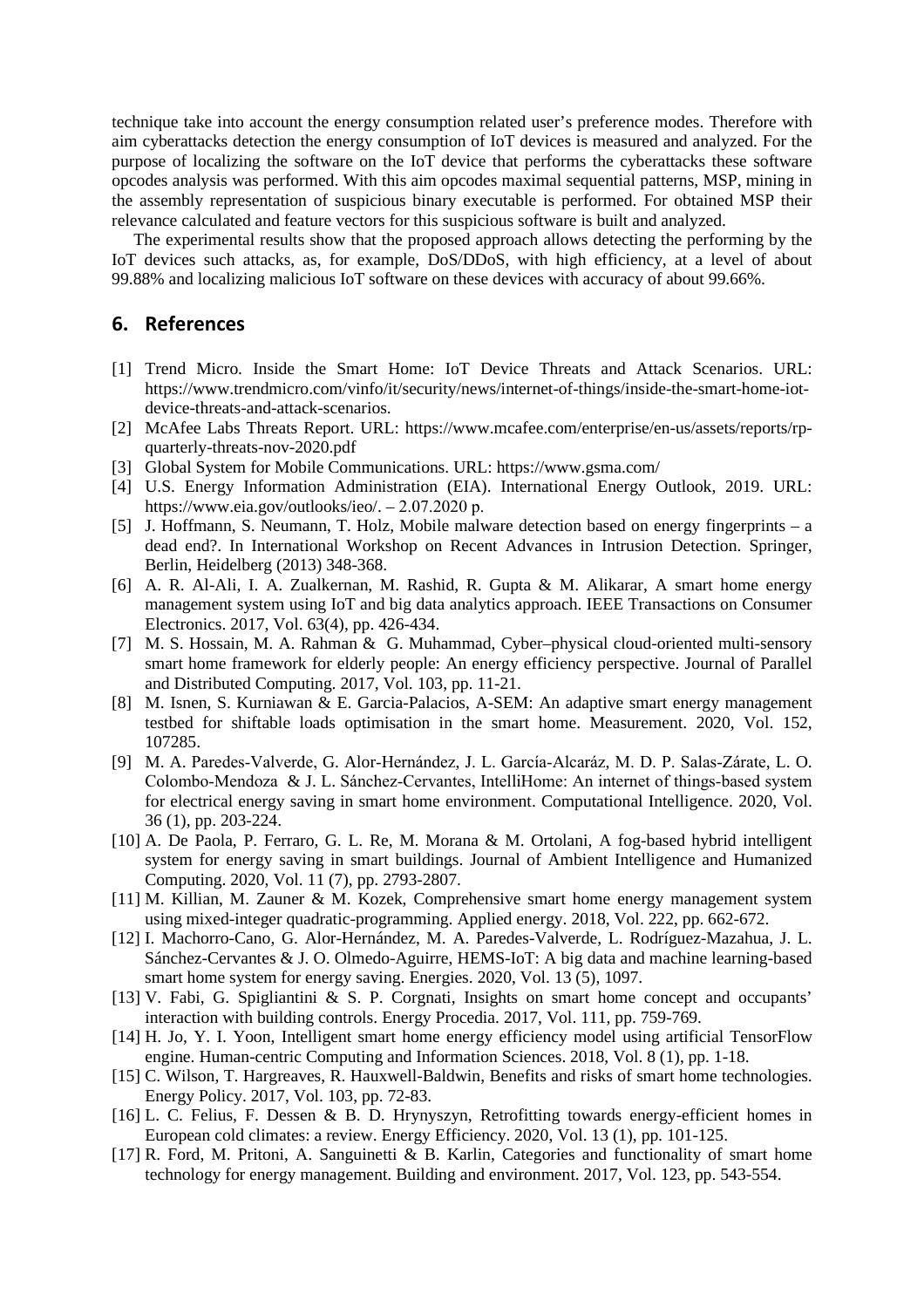- [18] B. Tushir, Y. Dalal, B. Dezfouli & Y. Liu, A Quantitative Study of DDoS and E-DDoS Attacks on WiFi Smart Home Devices. IEEE Internet of Things Journal, 2020.
- [19] A. Azmoodeh, A. Dehghantanha, M. Conti & K. K. R. Choo, Detecting crypto-ransomware in IoT networks based on energy consumption footprint. Journal of Ambient Intelligence and Humanized Computing. 2018, Vol. 9 (4), pp. 1141-1152.
- [20] F. Fasano, F. Martinelli, F. Mercaldo & A. Santone, Energy consumption metrics for mobile device dynamic malware detection. Procedia Computer Science. 2019, Vol. 159, pp. 1045-1052.
- [21] J. H. Jimenez, K. Goseva-Popstojanova, Malware detection using power consumption and network traffic data. In 2019 2nd International Conference on Data Intelligence and Security (ICDIS). IEEE (2019) 53-59.
- [22] Y. Shi, F. Li, W. Song, X. Y. Li & J. Ye, Energy audition based cyber-physical attack detection system in IoT. In Proceedings of the ACM Turing Celebration Conference-China (2019) 1-5.
- [23] H. Zhang, X. Xiao, F. Mercaldo, S. Ni, F. Martinelli & A. K. Sangaiah, Classification of ransomware families with machine learning based on N-gram of opcodes. Future Generation Computer Systems. 2019, Vol. 90, pp. 211-221.
- [24] A. Azmoodeh, A. Dehghantanha & K. K. R. Choo, Robust malware detection for internet of (battlefield) things devices using deep eigenspace learning. IEEE transactions on sustainable computing. 2018, Vol. 4 (1), pp. 88-95.
- [25] H. Darabian, A. Dehghantanha, S. Hashemi, S. Homayoun & K. K. R. Choo, An opcode‐based technique for polymorphic Internet of Things malware detection. Concurrency and Computation: Practice and Experience. 2020, Vol. 32 (6), e5173.
- [26] H. Darabian, A. Dehghantanha, S. Hashemi, M. Taheri, A. Azmoodeh, S. Homayoun & R. M. Parizi, A multiview learning method for malware threat hunting: windows, IoT and android as case studies. World Wide Web. 2020, Vol. 23 (2), pp. 1241-1260.
- [27] F. Manavi, A. Hamzeh, A new approach for malware detection based on evolutionary algorithm. In Proceedings of the Genetic and Evolutionary Computation Conference Companion (2019) 1619-1624.
- [28] C. Shu, D. Dosyn, V. Lytvyn, V. Vysotska, A. Sachenko & S. Jun, Building of the predicate recognition system for the NLP ontology learning module. In 2019 10th IEEE International Conference on Intelligent Data Acquisition and Advanced Computing Systems: Technology and Applications (IDAACS) 2019, Vol. 2, pp. 802-808.
- [29] R. Kochan, K. Lee, V. Kochan & A. Sachenko, Development of a dynamically reprogrammable NCAP [network capable application processor]. In Proceedings of the 21st IEEE Instrumentation and Measurement Technology Conference (IEEE Cat. No. 04CH37510). 2004, Vol. 2, pp. 1188- 1193.
- [30] S. Lysenko, K. Bobrovnikova, P. T. Popov, V. Kharchenko, D. Medzatyi, Spyware detection technique based on reinforcement learning. In CEUR Workshop Proceedings. 2020, Vol. 2623, 307-316.
- [31] S. Lysenko, K. Bobrovnikova, R. Shchuka, O. Savenko, A Cyberattacks Detection Technique Based on Evolutionary Algorithms. In 2020 IEEE 11th International Conference on Dependable Systems, Services and Technologies (DESSERT) IEEE (2020) 127-132.
- [32] A. Drozd, M. Kuznietsov, S. Antoshchuk, A. Martynyuk, M. Drozd & J. Sulima, Evolution of a Problem of the Hidden Faults in the Digital Components of Safety-Related Systens. In 2018 IEEE East-West Design & Test Symposium (EWDTS) IEEE (2018) 1-5.
- [33] M. Zuzcak, T. Sochor, Behavioral analysis of bot activity in infected systems using honeypots. In International Conference on Computer Networks. Springer, Cham (2017) 118-133.
- [34] T. Sochor, M. Zuzcak, High-interaction linux honeypot architecture in recent perspective. In International Conference on Computer Networks. Springer, Cham (2016) 118-131.
- [35] O. Barmak, Y. Krak, E. Manziuk, Diversity as The Basis for Effective Clustering-Based Classification. ICST 2020 (2020) 53-67.
- [36] A. Melnyk, V. Melnyk, Remote Synthesis of Computer Devices for FPGA-Based IoT Nodes. 2020 10th International Conference on Advanced Computer Information Technologies, ACIT 2020 – Proceedings 9208882 (2020) 254-259.
- [37] A. Melnyk, V. Melnyk, Specialized Processors Automatic Design Tools-the Basis of Self-Configurable Computer and Cyber-Physical Systems. 2019 IEEE International Conference on